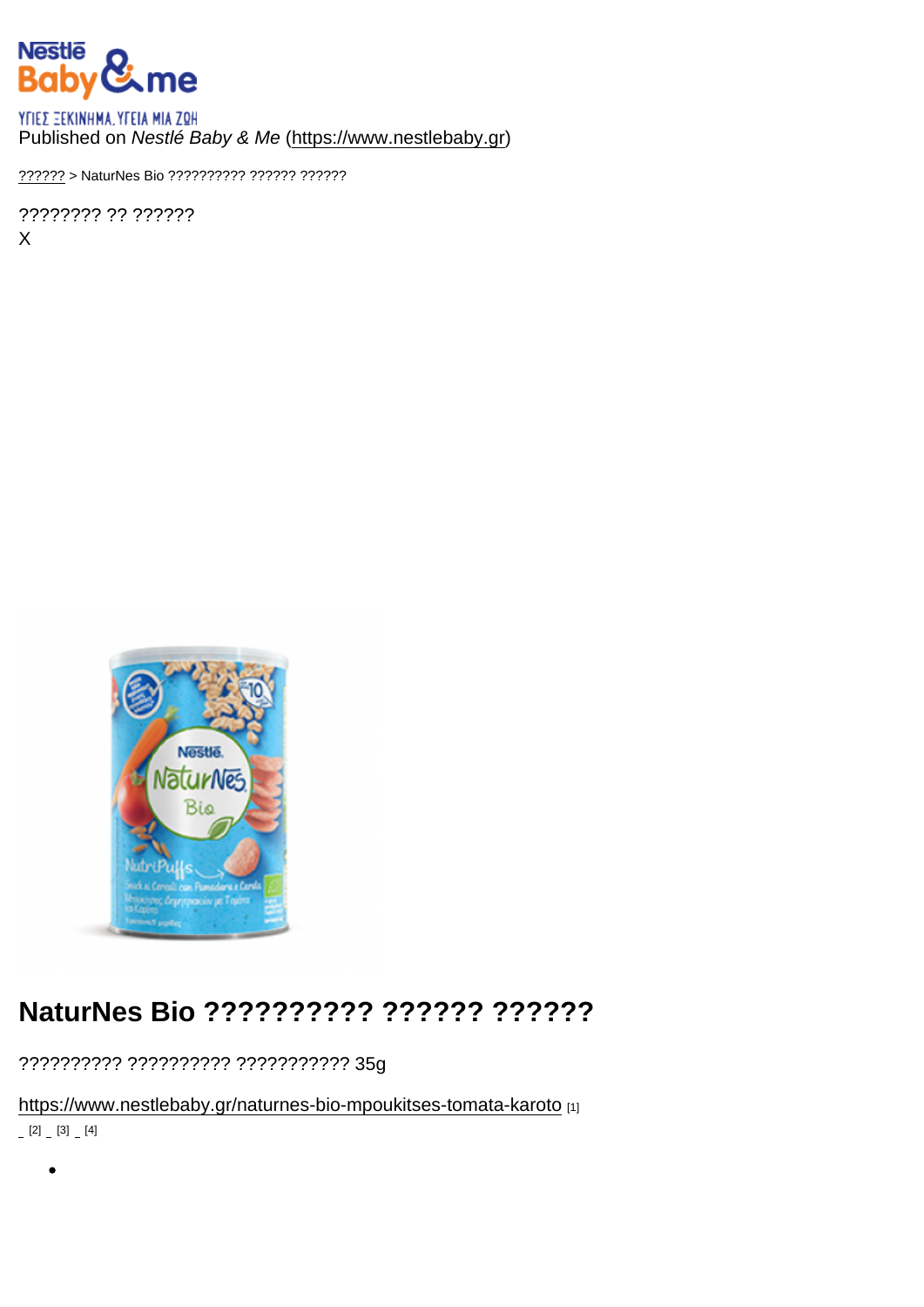$[5]$ 

NaturNes Bio [6]

# NaturNes Bio ?????????? ?????? ???????

?????????? ?????????? ??????????? 35q

- 
- $\bullet$  ???????? [1]
- $.77777777$

??????? ????

• ???? ??????? ?????????? [8]

????????????

\*????????? ???? ?????? ??????? 

### 777777777

?????? ????????\* 79%, ?????? ??????\* ?????? ?????? 8%, ????????\*, ????? ???????\* 1%, ?????? 

### 77777777777 7777777

| .<br>.          | ??? 100g ????????? | ??? ?????? |
|-----------------|--------------------|------------|
| , ????????<br>. | 1810               | 126 kJ     |